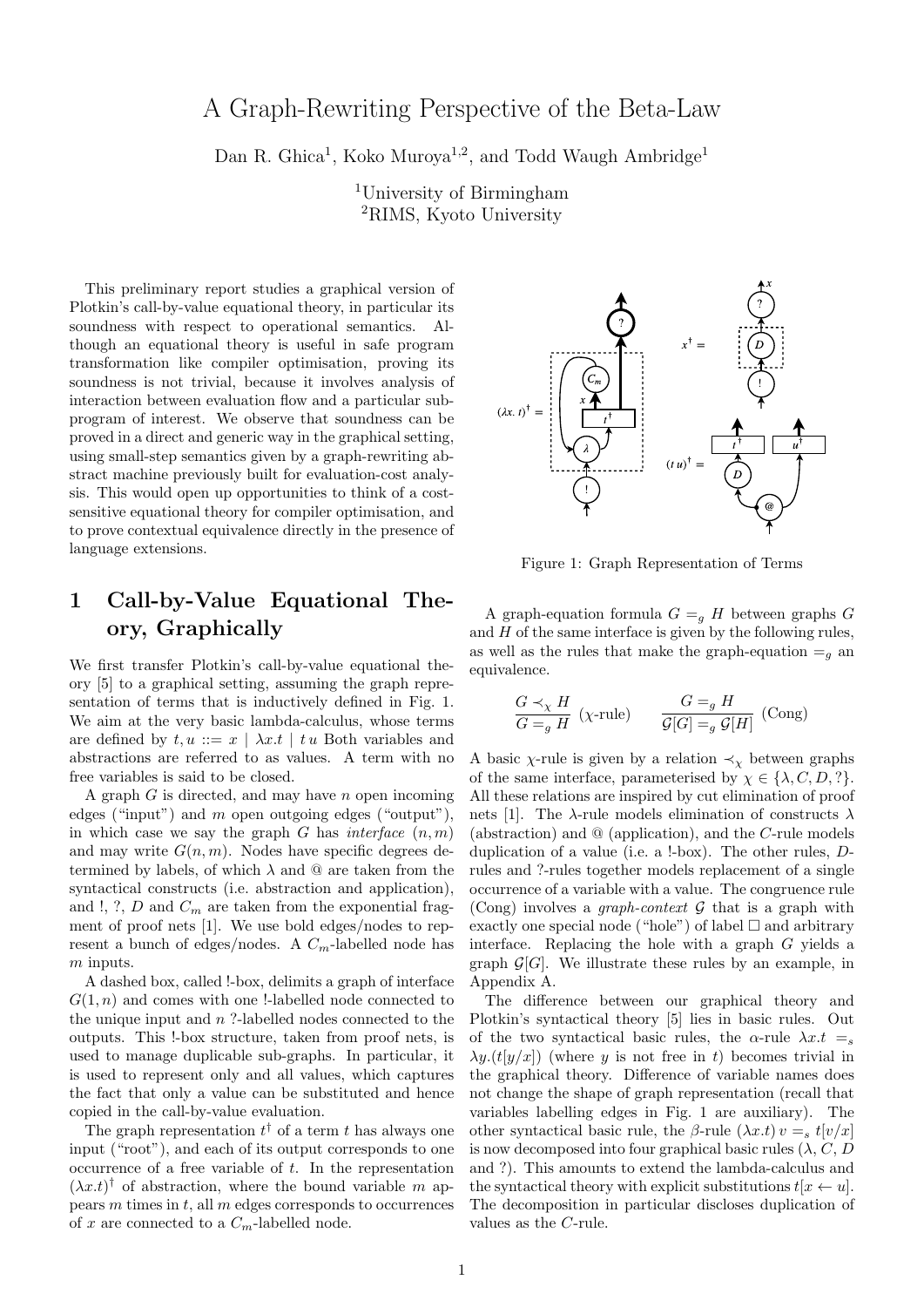#### 2 Proving Soundness

The key property of an equational theory is *soundness*. consistency with operational semantics. It ensures that two terms equated by the theory are contextually equivalent, i.e. indistinguishable in any contexts under the operational semantics.

We turn the soundness theorem of the syntactical theory [5, Thm. 5] graphical, by introducing a graphical version of contextual equivalence. Like a context  $C$  is given as a term with one "hole", a graph-context  $\mathcal G$  is defined as a graph with exactly one special node ("hole") of label  $\Box$  and arbitrary interface. Replacing the hole  $\Box(n, m)$ with a graph  $G(n, m)$  of matching interface yields a graph  $\mathcal{G}[G].$ 

We state soundness below with a black-box operational semantics for now: let  $\downarrow_g$  be an "evaluation" relation between graphs of interface  $(1, 0)$ . Recall that closed terms are represented by graphs of this interface  $(1, 0)$ .

Definition 2.1 (Graph-contextual equivalence). Two graphs  $G_1(n,m)$  and  $G_2(n,m)$  are graph-contextually equivalent, written as  $G_1 \cong_g G_2$ , if for any graph context  $\mathcal{G}[\Box]$  that makes two graphs  $\mathcal{G}[G_1]$  and  $\mathcal{G}[G_2]$  of interface  $(1,0)$ ,  $G_1 \downarrow_q H_1$  for some graph  $H_1(1,0)$  if and only if  $G_2 \downarrow_q H_2$  for some graph  $H_2(1,0)$ , and moreover  $H_1 =_q H_2$ .

Theorem 2.2 (Soundness). For any graphs G and H of interface (1,0), if  $G = q$  H then  $G \cong q$  H.

What matters in proving soundness, in particular contextual equivalence, is formulation of the operational semantics  $\downarrow_a$ . In the usual syntactical setting, small-step semantics is not preferred, because it makes control flow of evaluation explicit by decomposing a program into a context and a sub-term under evaluation. It tends to be hard to analyse interaction between a particular sub-term and the control flow. Plotkin indeed uses compositional big-step semantics, which is proved to be equivalent to small-step semantics.

However, our observation is that one can prove contextual equivalence directly using small-step semantics, in a graphical setting. We use in particular the graphrewriting abstract machine, previously developed for evaluation-cost analysis [3], as small-step semantics.<sup>1</sup> This has a potential benefit of designing a cost-sensitive equational theory, which could be used for compiler optimisation.

The graph-rewriting machine works on graph representation of a whole program, and notably models control of evaluation as a selected edge of the graph. Evaluation is modelled by two kinds of machine steps: searching steps where the evaluation control is moved around the graph to detect a redex, and rewriting steps where a graph-rewriting rule is applied, resembling reduction of a sub-term.

This low-level, less-structured nature of the machine enables us to analyse the interaction between the evaluation control and a particular sub-graph, and hence to prove contextual equivalence, in a simple, step-wise way. Namely, the interaction boils down to the following two

situations. The first situation is when the evaluation control physically enters the sub-graph of interest, and the second is when the evaluation control triggers a rewriting that affects the sub-graph.

This proof idea is realised by the following notion of U-simulation, a variant of simulation. We give a general definition for a state transition system  $\rightarrow$  with distinguished final states, where  $(\cdot)^+$  denotes the transitive closure. It is adapted from the one we used to prove a version of beta-equivalence in the presence of an exotic language extension [2].

**Definition 2.3** (U-simulation). A binary relation  $R$  on states is a U-simulation, if it satisfies the following two conditions. (I) If  $\sigma_1$  R  $\sigma_2$  and a transition  $\sigma_1 \rightarrow \sigma_1'$  is possible, then (i) there exists a graph state  $\sigma'_2$  such that  $\sigma_2 \rightarrow \sigma_2'$  and  $\sigma_1'$   $R^+$   $\sigma_2'$ , or (ii) there exists a sequence  $\sigma'_1 \rightarrow^* \sigma''_1$  of (possibly no) transitions such that  $\sigma''_1$  R  $\sigma_2$ . (II) If  $\sigma_1$  R  $\sigma_2$  and no transition is possible from the graph state  $\sigma_1$ , no transition is possible from the graph state  $\sigma_2$ either. Moreover  $\sigma_1$  is a final state if and only if  $\sigma_2$  is a final state.

Intuitively, a U-simulation  $R$  is the ordinary simulation between two states (the condition (I-i) in the above definition), "Until" the left sequence of transitions is reduced to the right sequence (the condition (I-ii)) up to the relation  $R$  itself. This is typically when the evaluation control visits a sub-graph of interest. The sub-graph may not be visited, which resembles the weak until operator of linear temporal logic. The sub-graph may be duplicated by a rewriting step, which is captured by the transitive closure  $R^+$  in the condition (I-i).

Our graph-rewriting abstract machine [3] is given as a deterministic state transition system  $\rightarrow$ , whose state  $\sigma = ((G, e), \delta)$  consists of a graph  $G(1, 0)$ , its selected "control" edge e and additional data  $\delta$  that is a few stacks used to guide the control flow. A graph  $G(1,0)$  induces a unique "initial" state  $Init(G)$  and a unique "final" state *Final*(*G*). The evaluation relation  $\downarrow_g$  is defined by  $G \downarrow_g$ H iff there exists a sequence  $Init(G) \rightarrow^* Final(H)$ .

Thanks to the following property, the soundness proof boils down to a routine work to show that each basic relation  $\prec_{\gamma}$ , which gives a basic  $\chi$ -rule of the graph-equational theory, induces a U-simulation  $\overline{\prec_{\chi}}$ .

**Proposition 2.4.** Let  $\prec$  be a binary relation on graphs with the same interface, and its lifting  $\overline{\prec}$  on graph states be defined as follows:  $((\mathcal{G}[G_1], \ell), \delta) \nsubseteq ((\mathcal{G}[G_2], \ell), \delta)$  iff  $G_1 \prec G_2$  and the position  $\ell$  is in the graph-context  $\mathcal{G}[\Box].$ If the lifting  $\overline{\prec}$  is a U-simulation, the binary relation  $\prec$ implies the graph-contextual equivalence  $\cong$ , i.e.  $G \prec H \Rightarrow$  $G \cong H$  for any graphs G and H.

Using the graph-rewriting abstract machine, contextual equivalence can be proved not only directly but also in a generic way using U-simulations. We expect the graphical perspective would also be useful in the presence of language extensions like ground-type operations, conditional statements and effects. In situations with various effects, contextual equivalence is commonly proved via a sound and complete method, e.g. logical relation [4] and environmental bisimulation [6]. We have seen our method applies to a version of the beta-law for a particular instance of language extension [2].

<sup>&</sup>lt;sup>1</sup>The graph-rewriting abstract machine can be executed on arbitrary closed terms, using our on-line visualiser: https://koko-m. github.io/GoI-Visualiser/ .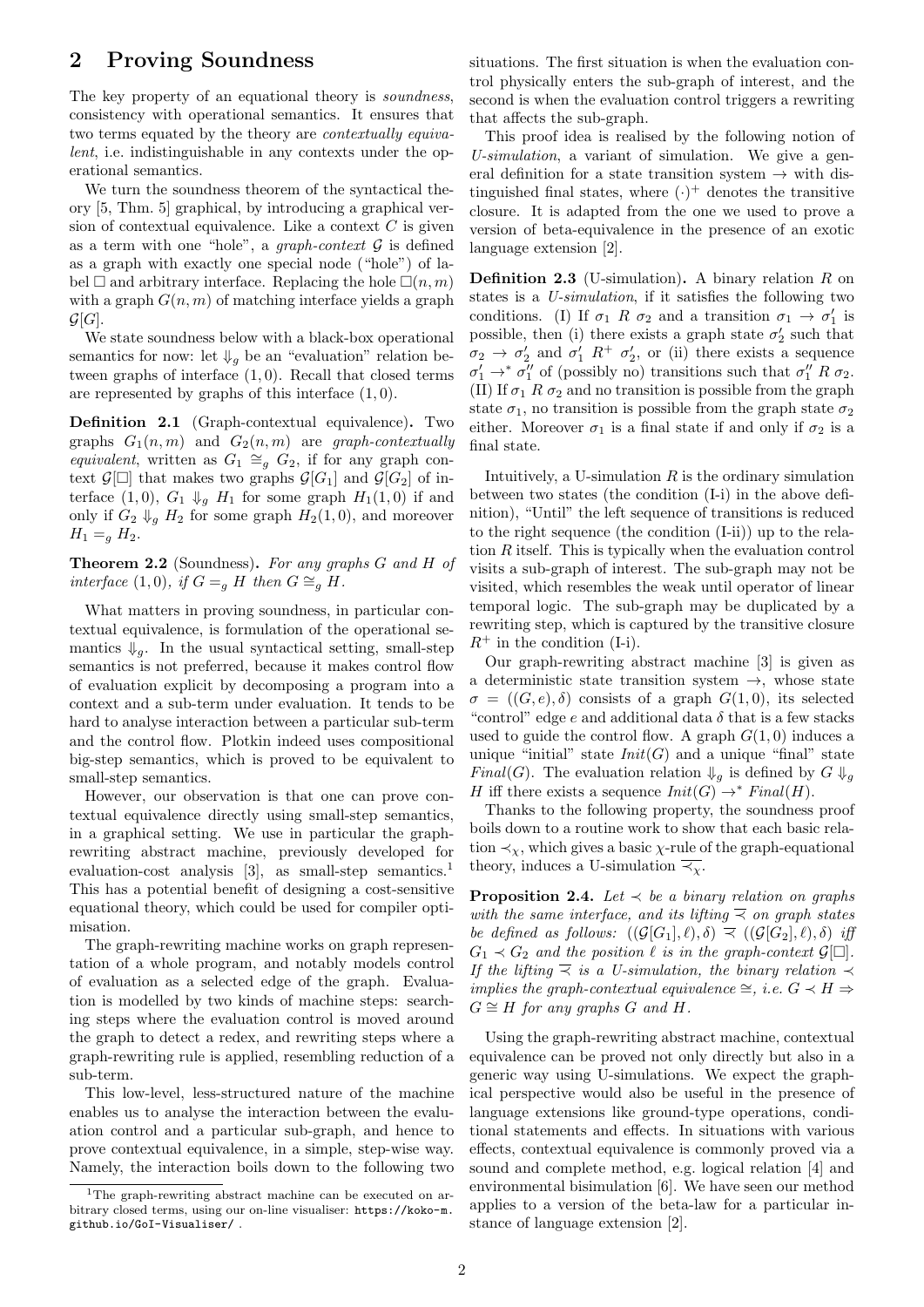### References

- [1] Jean-Yves Girard. Linear logic. Theor. Comp. Sci., 50:1–102, 1987.
- [2] Koko Muroya, Steven Cheung, and Dan R. Ghica. The geometry of computation-graph abstraction. In LICS 2018, 2018. To appear.
- [3] Koko Muroya and Dan R. Ghica. Efficient implementation of evaluation strategies via token-guided graph rewriting. In WPTE 2017, 2017.
- [4] Andrew M. Pitts. Reasoning about local variables with operationally-based logical relations. In LICS 1996, pages 152–163. IEEE Computer Society, 1996.
- [5] Gordon Plotkin. Call-by-name, call-by-value and the lambda-calculus. Theor. Comp. Sci., 1(2):125–259, 1975.
- [6] Davide Sangiorgi, Naoki Kobayashi, and Eijiro Sumii. Environmental bisimulations for higher-order languages. In LICS 2007, pages 293–302. IEEE Computer Society, 2007.

## A Example of Graphical Equation

To illustrate the four kinds of basic rules  $(\lambda, C, D \text{ and } ?)$ , we take as an example two terms  $T_1$  and  $T_2$  below,

$$
T_1 = (\lambda x.(\lambda u. u x) (\lambda u. u x)) (\lambda y. y)
$$
  
\n
$$
T_2 = (\lambda u. u (\lambda y. y)) (\lambda u. u (\lambda y. y))
$$

which are beta-equivalent in Plotkin's call-by-value equational theory. Given a basic relation  $\prec_{\chi} (\chi \in$  $\{\lambda, C, D, ?\}$ , let a relation  $\preccurlyeq_{\chi}$  between graphs of the same interface be defined by  $\mathcal{G}[G_1] \preccurlyeq_X \mathcal{G}[G_2]$  iff  $G_1 \prec_X G_2$ . There exists the following chain of relations between graph representations  $(T_1)^\dagger$  and  $(T_2)^\dagger$  of the two terms:

$$
(T_1)^{\dagger} = G_0 \preccurlyeq_D G_1 \preccurlyeq_{\lambda} G_2 \preccurlyeq_C G_3
$$

$$
(\preccurlyeq_?)^2 G_4 \ (\preccurlyeq_?)^2 G_5 \ (\preccurlyeq_D)^2 G_6 = (T_2)^{\dagger},
$$

as shown in Fig. 2. First, the basic relation  $\prec_D$  eliminates a !-box structure with a D-labelled node connected to its input (i.e. to a !-labelled node), which amounts to detect an abstraction in the function part of an application. Second, the basic relation  $\prec_{\lambda}$  eliminates a connected pair of a  $\lambda$ -labelled node and an @-labelled node. The rest of the chain models substitution. The basic relation  $\prec_C$  duplicates a !-box, i.e. representation of a value. The basic relation  $\prec$ ? lets one !-box absorb another !-box connected to one of its output (i.e. to a ?-labelled node), which models replacement of a variable with a value, together with the basic relation  $\prec_D$ . The formula  $(T_1)^\dagger =_g (T_2)^\dagger$  can be proved using the basic rules and the congruence rule accordingly, together with transitivity.